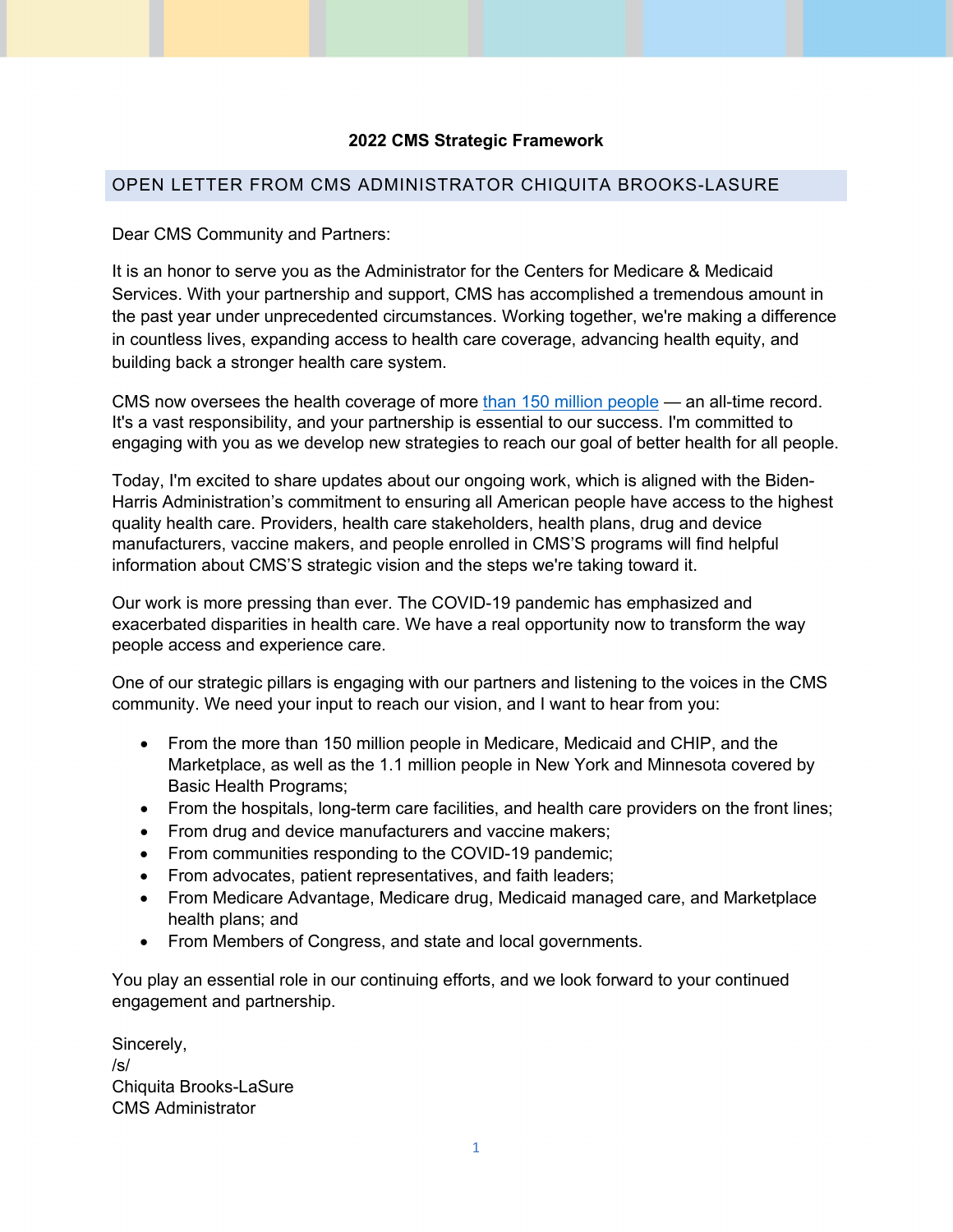# STRATEGIC PILLARS

 CMS has an ambitious agenda and a bold plan to meet our mission. All of our work is organized programmatic goals. Inherent in our work is an unyielding focus on the customer experience to expand coverage and equitable access to those who are covered by one or more of our programs. Also essential is a focus on continuous improvement of CMS'S operations to ensure and managed along six CMS strategic pillars that promote the establishment of broad they are best in class and set a benchmark for health system transformation.



 All 23 CMS centers and offices are actively developing and implementing projects to collaboratively advance these pillars across the agency.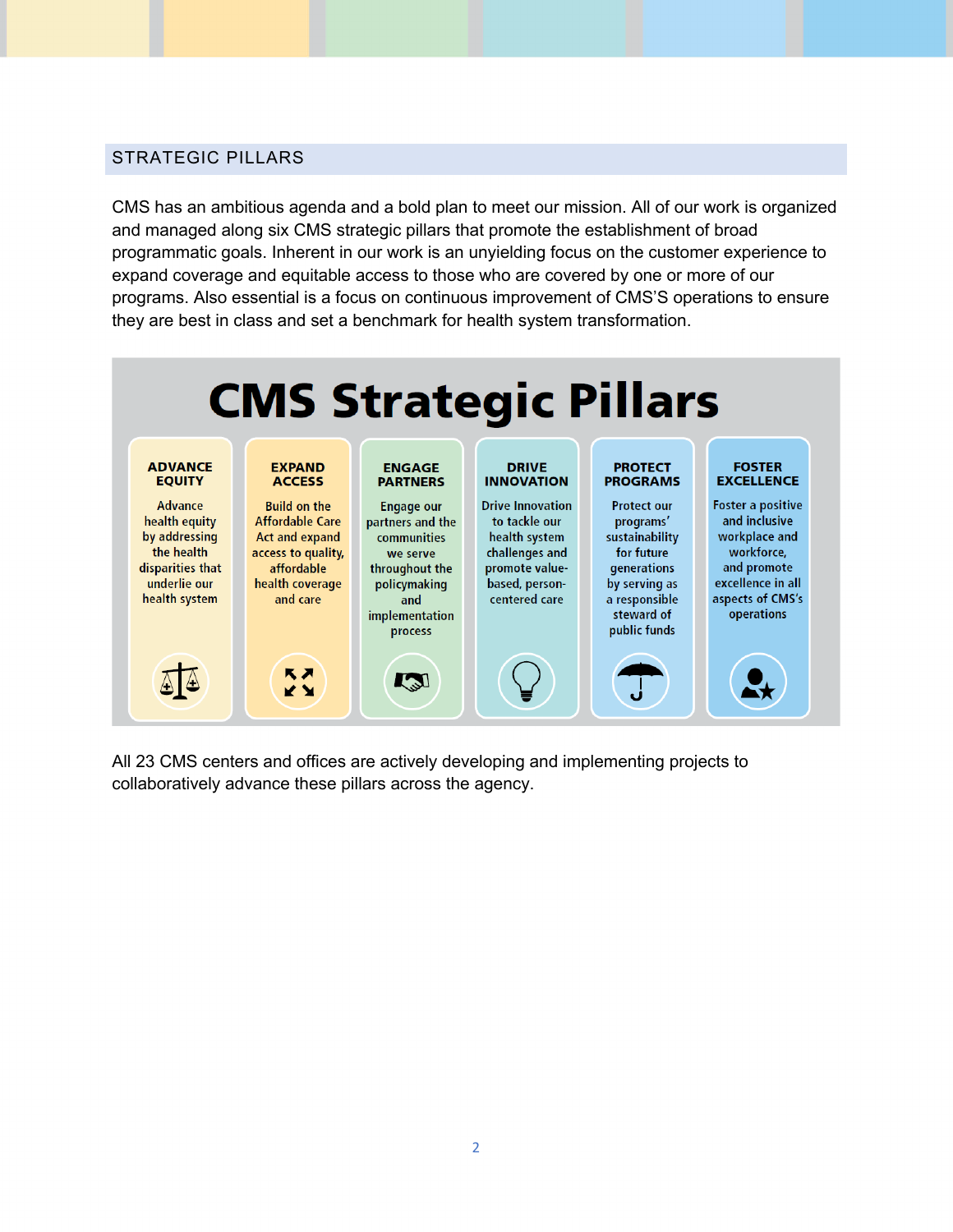## USING CROSS-CUTTING INITIATIVES TO ACHIEVE OUR GOALS

 of our work. These initiatives are high-level, multi-year priorities for CMS that bring our centers work this way will ensure projects and initiatives are coordinated, objectives and key results are shared and known, and data is used to understand progress and monitor success. These initiatives are in addition to the daily work of the nearly 6,300 CMS employees who ensure that more than 150 million people receive quality health care. CMS has developed a set of cross-cutting initiatives that engage teams across our organization to drive the goals highlighted by the strategic pillars and enhance focus on critical components and offices together to leverage their expertise and strengthen collaboration. Organizing our

CMS'S cross-cutting initiatives are summarized below.

## *ELEVATING STAKEHOLDER VOICES THROUGH ACTIVE ENGAGEMENT*

 CMS is ensuring that the public — particularly those most impacted and underserved — has a and understanding the needs of individuals with lived experience, their representatives, consumer advocates, providers, state, local and tribal governments, and health plans, CMS has a more informed process for decision making and understanding of how applied policies can improve peoples' lives. CMS is taking a thorough approach to stakeholder engagement through traditional outreach, agency-wide coordination, and by meeting people where they are, in person, in communities, and in their backyards. strong voice throughout CMS'S policymaking and implementation process. By elevating voices

## *BEHAVIORAL HEALTH*

health care needs. The CMS **Behavioral Health Strategy** covers multiple elements, including access to prevention and treatment services for substance use disorders, mental health CMS is embarking on a multi-faceted approach to increase and enhance access to equitable and high-quality behavioral health services and improve outcomes for people with behavioral services, crisis intervention, and pain care. The strategy further enables care that is wellcoordinated and effectively integrated.

## *DRUG AFFORDABILITY*

 affordable for consumers, providers, plans, our programs, and state partners. This work outcomes; and improving affordability by increasing the use of generics, biosimilars, and encouraging provider and plan accountability for outcomes and equity. CMS is working across programs to ensure that prescription drugs are accessible and includes using data and information to drive transparency and improve decision making; leveraging our tools to reward innovation and ensure access to drugs that improve health interchangeable biologics, as well as reducing ineffective spending in Medicare and Medicaid by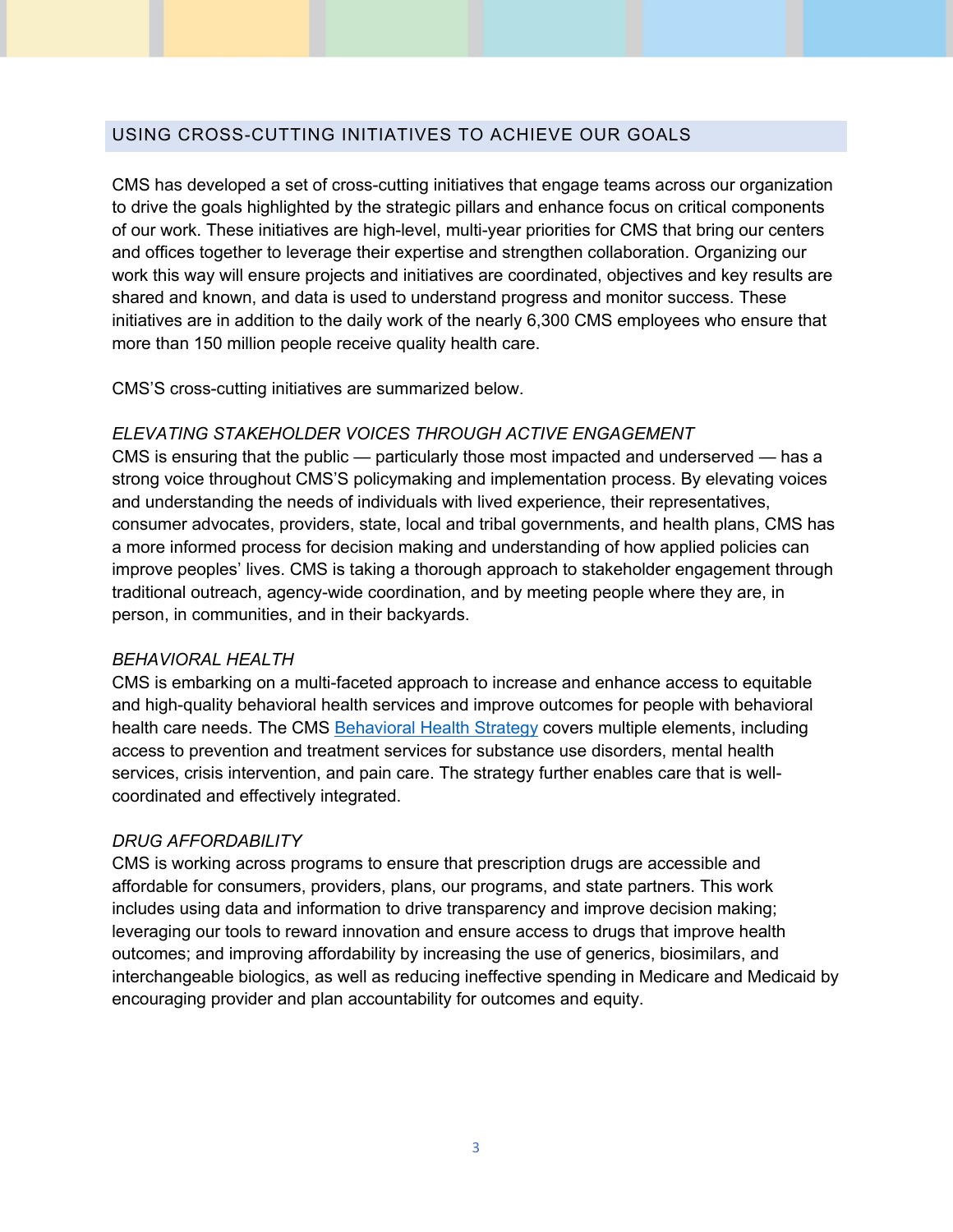### *MATERNITY CARE*

 disparities. CMS is working with states, health care facilities, community providers, and other partners to improve the quality of maternity care, expand postpartum coverage, and support a diverse provider workforce. These efforts will reward high-quality care, expand access to CMS is developing and implementing a coordinated maternity care strategy, seizing every opportunity to improve maternity care access and quality, improve health outcomes, and reduce coverage and care, and begin to address the health inequities that underlie our health care system.

#### *BENEFIT EXPANSION*

 critical to allow people to achieve the best health possible, consistent with the current program design for Medicare, Medicaid and the Children's Health Insurance Program (CHIP), and the Marketplace. CMS plans to engage in partnerships with states, health plans, and health care providers to find opportunities to expand coverage and improve access to underused benefits. CMS is cohesively implementing policy changes and considering opportunities to expand access to coverage and benefits, including underused high-value services, using existing authorities and health plan flexibilities. Access to services that promote health and wellness is

#### *RURAL HEALTH*

 CMS is working across programs to promote access to high-quality, equitable care for all people served by our programs in rural and frontier communities, Tribal nations, and the U.S. territories. By engaging with our stakeholders, including providers, quality improvement organizations, and those with lived experience, CMS is ensuring our approach is responsive to their unique needs. CMS is building on previous efforts in consultation with the Rural Health Council to improve rural health care delivery, developing a comprehensive, cross-center strategy to advance health equity, expand access, and improve health outcomes.

## *PREPARING THE HEALTH CARE SYSTEM FOR THE POST-PANDEMIC WORLD*

 CMS is continuing to work collaboratively to prepare the health care system for operations after continuing to evaluate lessons learned during the PHE to restore the minimum health and safety standards needed to improve quality across the continuum of care. the public health emergency (PHE). This includes releasing and/or updating regulatory and subregulatory guidance, technological improvements, technical assistance to states, and public education of the necessary steps to successfully prepare for and operate after the PHE. CMS is

#### *COVERAGE TRANSITION (COVID-19/PHE UNWINDING)*

 CMS is ensuring as many individuals as possible enrolled in Medicaid and CHIP maintain a source of coverage after the COVID-19 PHE continuous enrollment requirement expires, whether through Medicaid and CHIP, a Basic Health Program, Marketplace, employer coverage, or Medicare. The continuous enrollment requirement prevented states from removing when the PHE ends. CMS is actively supporting states in this process by providing state most people with Medicaid from the program during the COVID-19 crisis, resulting in historic high enrollment in Medicaid and CHIP. All individuals will need a redetermination of eligibility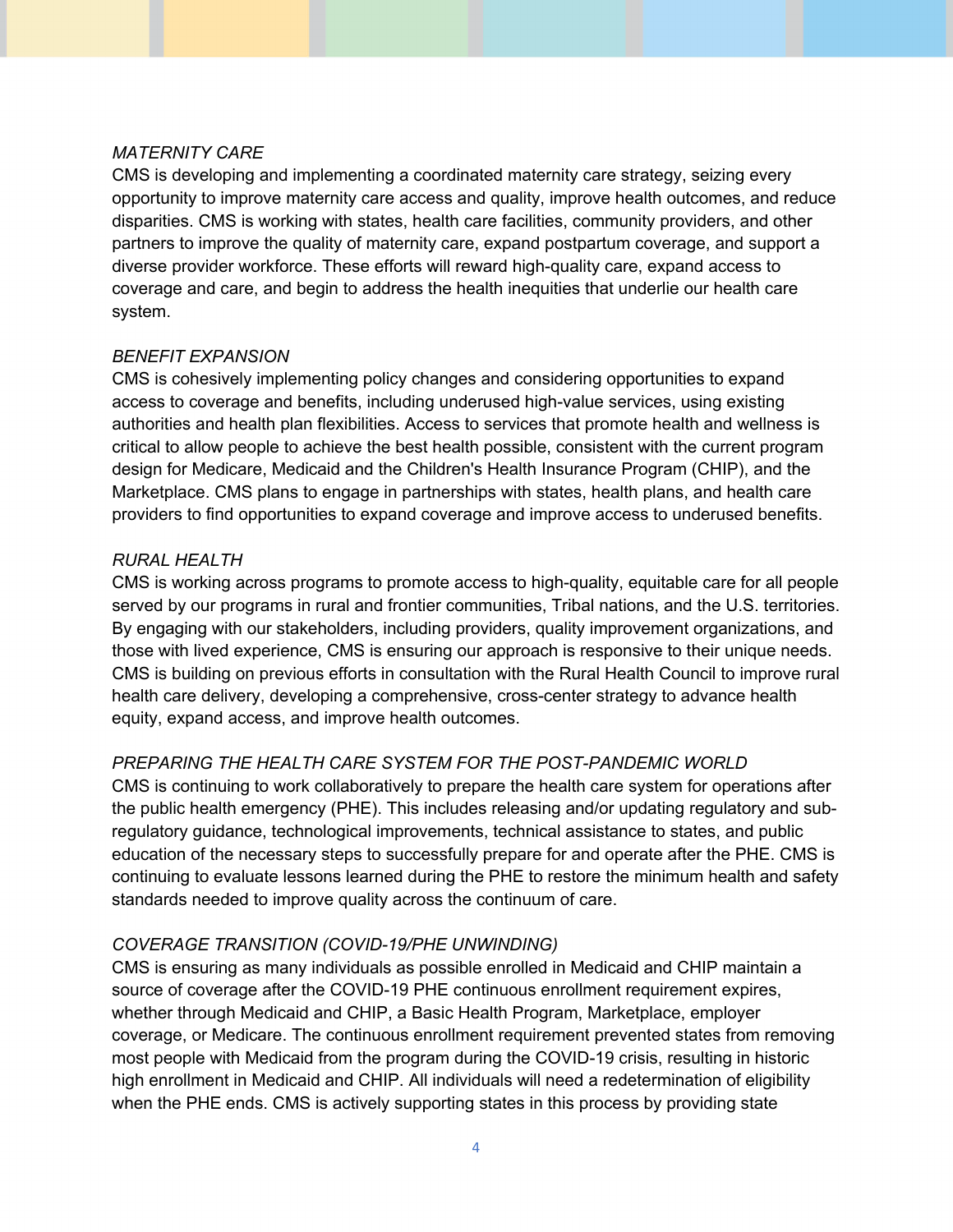Medicaid agencies, Marketplace health plans, and their partners with clear policy guidance and tools, technical assistance, and a strong outreach and communications strategy.

## *NATIONAL QUALITY STRATEGY*

 CMS is shaping a resilient, high-value health care system to promote quality outcomes, safety, equity, and accessibility for all individuals, especially for people within historically underserved individuals within the health care system, especially following the COVID-19 PHE. The CMS [National Quality Strategy t](https://www.cms.gov/files/document/cms-national-quality-strategy-fact-sheet.pdf)akes a person-centered approach to quality and safety and seeks to improve the overall care journey as individuals move across the continuum of care, from home or community-based settings to hospitals and post-acute care. This initiative accounts for all individuals and entities that are vital to optimizing a person-centered approach to care. and under-resourced communities. Opportunities continue to exist to improve quality for all

## *NURSING HOMES AND CHOICE IN LONG-TERM CARE*

 CMS is leading President Biden's initiative to improve safety and quality of care in the nation's nursing homes. This effort focuses on having every nursing home employ a sufficient number of homes accountable for unsafe or improper care, and providing better information to the public on nursing home quality and ownership transparency. CMS is equally committed to expanding staff who are adequately trained to deliver high-quality care, holding poorly-performing nursing access to care for home- and community-based services and is continuing efforts to ensure people receive high-quality long-term services and supports in the appropriate setting of their choice.

## *DATA TO DRIVE DECISION-MAKING*

 while protecting security and privacy. This initiative is allowing CMS to make more informed seamless exchange of data. CMS is working to fully leverage the value of data by improving our CMS is accelerating the appropriate use of data to deliver on our mission and serve the public policy decisions based on data and drive innovation and person-centered care through the data collection and management, advancing our analytic capabilities, and promoting data transparency and dissemination.

## *INTEGRATING THE 3MS (MEDICARE, MEDICAID and CHIP, MARKETPLACE)*

 CMS is continuing to work collaboratively across the agency to strengthen, improve, and align policies and operations across Medicare, Medicaid and CHIP, and the Marketplace. People's health coverage status and insurance plan often change over time. Transitions across the 3Ms can lead to loss of eligibility, disruption in care, and system inefficiencies. Through this initiative, CMS is promoting seamless continuity of care, including experience with health care providers and health coverage, for people served by the 3Ms. CMS is beginning to develop new internal approaches to promote alignment and consistency across programs.

## *FUTURE OF WORK @ CMS*

 CMS is working to be best-in-class in mission execution, talent recruitment and retention, and stakeholder engagement. CMS is fostering a culture of care that values employee health and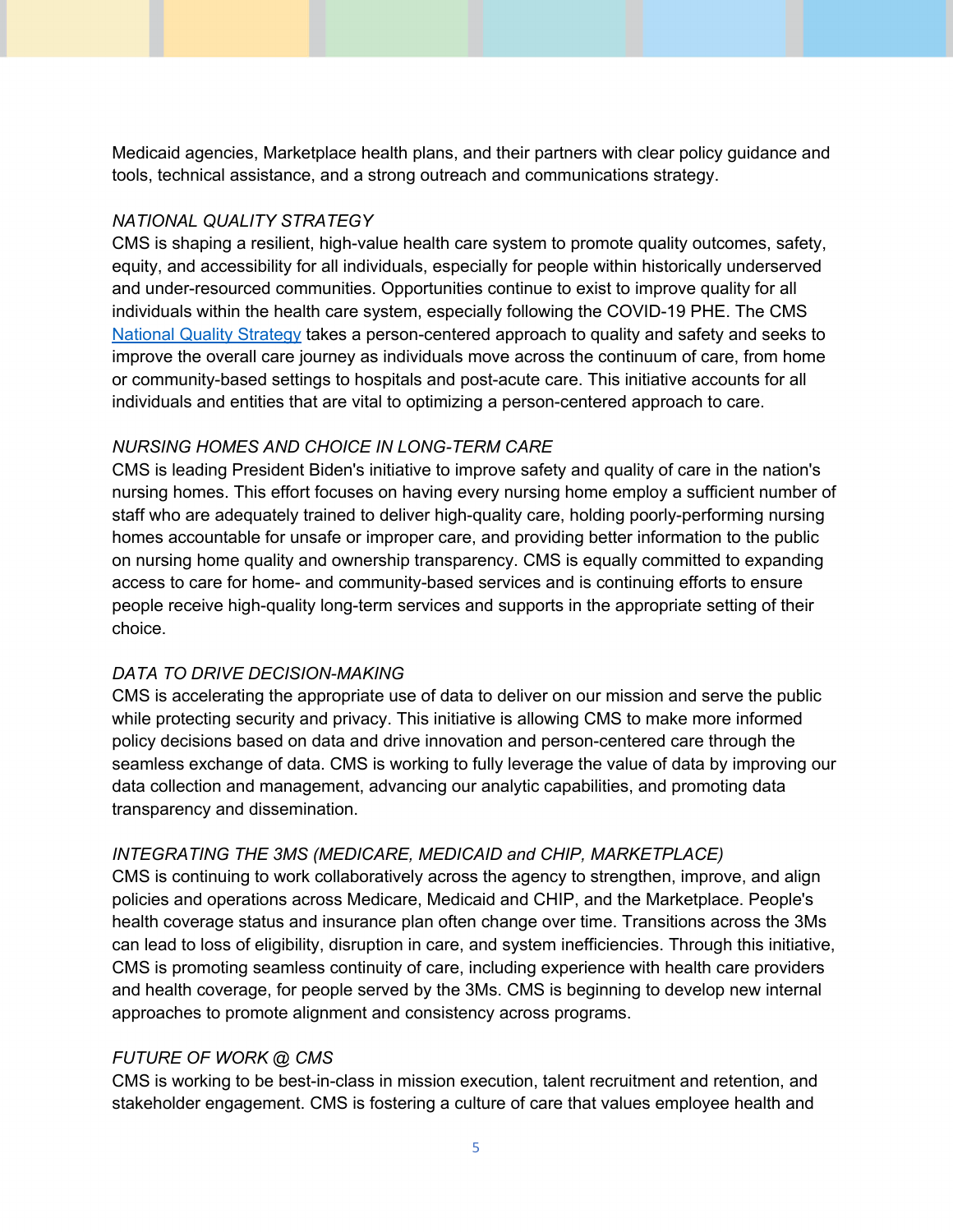hybrid collaboration. CMS is strengthening its stakeholder responsiveness and program delivery well-being, emphasizes workplace flexibilities, and leverages technology to support remote and through its engaged national workforce.

## HOW IS CMS DRIVING THE STRATEGIC VISION?

HOW IS CMS DRIVING THE STRATEGIC VISION?<br>CMS centers and offices work on core projects that support the CMS strategic pillars and the cross-cutting initiatives described above. Each CMS center and office is holding itself accountable for establishing a quarterly set of objectives to measure progress against its blueprints. Listed below is a sampling of the blueprints that support the six strategic pillars.

 **Center for Medicare (CM)**: As one of the largest payers in our health care system, CM is Medicare programs and activities, growing value-based programs to better provide whole- working as a responsible fiscal steward of Medicare, and consistently engaging people with Medicare throughout the policy process. catalyzing delivery system transformation by issuing policies that advance equity across all person care, expanding health care access and affordability for all people with Medicare,

 **Center for Medicaid and CHIP Services (CMCS)**: CMCS is building on the Affordable Care Act (ACA) and working with states to expand health care access and coverage by issuing regulations that streamline eligibility and enrollment, mitigating coverage losses post-PHE, and investing to broaden equitable access to primary care, behavioral health, and home- and community-based services.

 **Center for Consumer Information and Insurance Oversight (CCIIO)**: CCIIO is building on CCIIO continues work to implement the No Surprises Act to help protect people from surprise medical bills and remove consumers from payment disputes between a provider or health care the ACA by improving Qualified Health Plan coverage, access, and choice by implementing new requirements for network adequacy regarding time and distance and appointment wait times, reducing single issuer rural counties, and implementing standardized options on the Federally Facilitated Marketplace and State-based Marketplace using the federal platform. Additionally, facility and their health plan.

 **Center for Medicare and Medicaid Innovation (CMMI)**: CMMI is using its [renewed vision t](https://innovation.cms.gov/strategic-direction-whitepaper)o build a health system that achieves equitable outcomes through high-quality, affordable, person- centered care. To realize this vision, CMMI is committed to launching models that increase the number of people with Medicare and Medicaid in accountable care relationships, where person-centered care; supporting multi-payer alignment that accelerates care transformation; incorporating patient perspectives across the life cycle of models; and increasing the providers are responsible for the quality and cost of their care; embedding health equity in all aspects of models; promoting affordability of care; supporting care innovations that enable transparency of communications and data with stakeholders and researchers.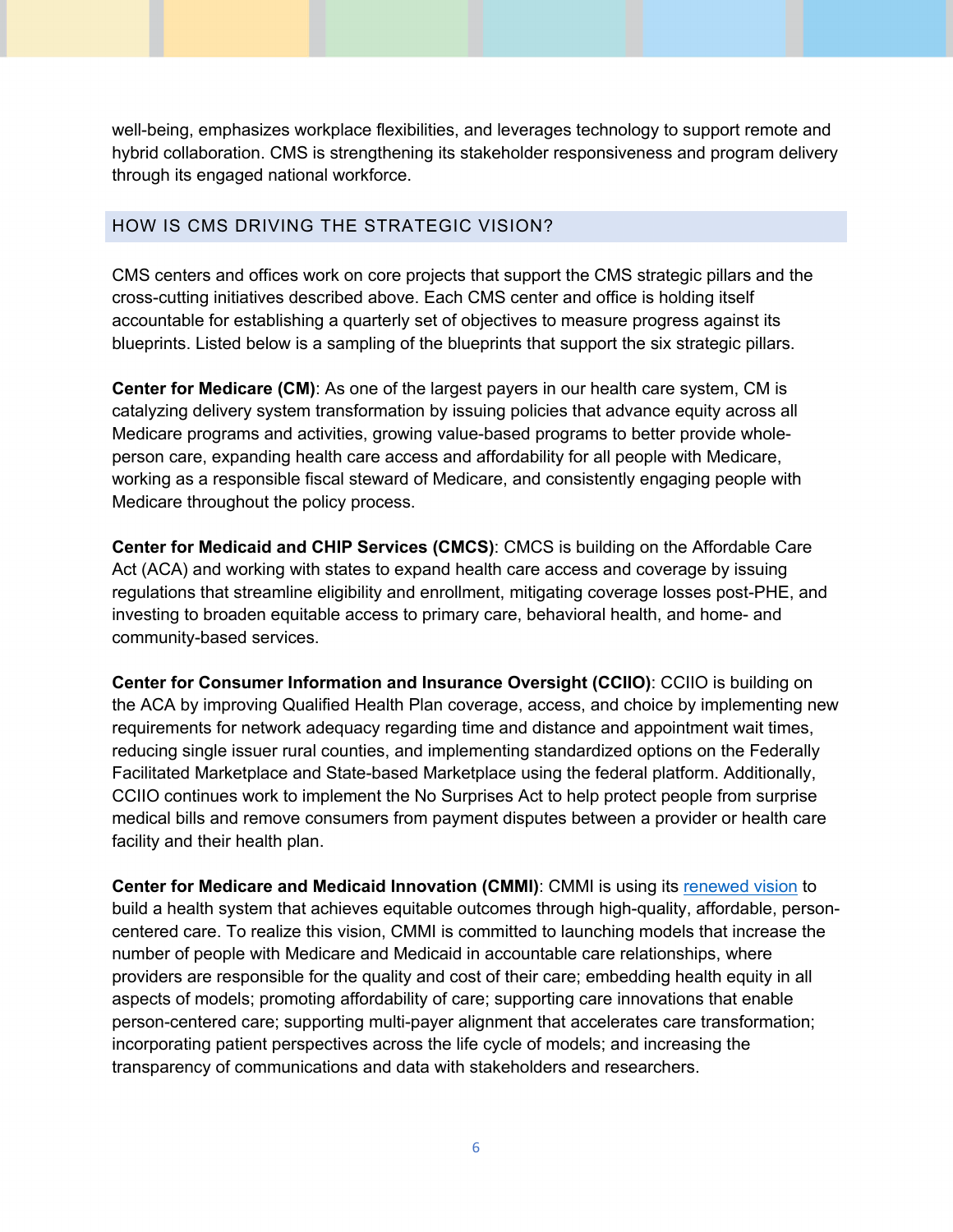**Center for Clinical Standards and Quality (CCSQ)**: CCSQ is leading the development of and strengthen efficiency, and improving care delivery, quality, and outcomes by leveraging a data- driven, evidence-based approach to inform short and long-term policies and programs. adherence to national health and safety standards, modernizing the coverage process to

 **Office of Program Operations & Local Engagement (OPOLE):** OPOLE is conducting outreach and education activities to support people using CMS programs in accessing and making decisions about their care and to promote compliance and innovation from providers, health plans, and other health care industry stakeholders. OPOLE is also engaging partners throughout the policymaking and implementation process by thoughtfully gathering, analyzing, and reporting stakeholder feedback, especially from groups typically underrepresented in the policy process.

 **Office of Burden Reduction and Health Informatics (OBRHI):** OBRHI is creating efficiencies Accountability Act Administrative Simplification requirements and by advancing interoperable information exchange, which improves equitable access to health information and health care services. OBRHI is using human-centered design and other innovative approaches to better understand stakeholder experiences and burdens to inform CMS policies, programs, and across the health care system by implementing and enforcing Health Insurance Portability and processes.

**Office of Minority Health (OMH)**: OMH is leading an integrated, action-oriented approach to drive health equity as a shared CMS priority, while building cross-agency partnerships to align and barriers to equitable access, quality, and outcomes across our programs. OMH is building agency to embed an equity lens in the development and review of agency policy. and advance our collective thinking around social determinants of health and social risk factors the capacity to collect and analyze stratified data on race and ethnicity and engaging across the

 **Center for Program Integrity (CPI)**: CPI is protecting the Medicare, Medicaid and CHIP, and Medicare fraud. Marketplace programs by enhancing program integrity oversight in managed care, improving detection of emerging fraud schemes, increasing the use of prior authorization, where appropriate, and using demonstration authority to target items and services at a high risk for

 **Chief Operating Officer (COO)**: The COO is exercising stewardship and demonstrating fiscal systems for greater and sustained value capture. Specifically, the COO is applying an enterprise business intelligence tools and applying proven information technology procurement savings accountability by increasing data-driven approaches, building staff capabilities, and enhancing risk management methodology, implementing new acquisition management tools, using strategies.